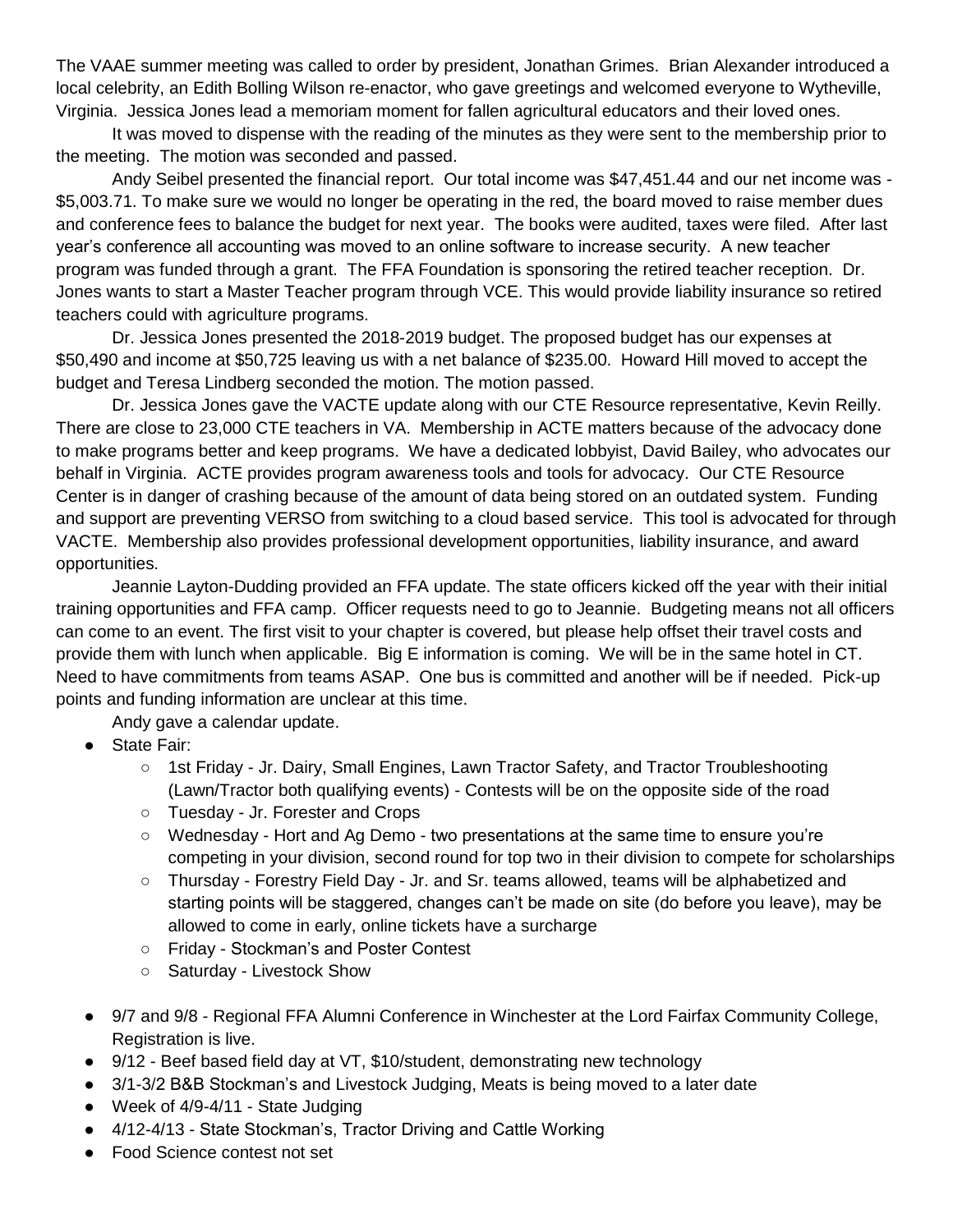- EquiSmartz will be 4-H only, Horse Eval will be at State Convention
- Proficiency checks have been ordered and will be sent when they arrive
- National Convention:
	- We will be staying in the Embassy Suites for National Convention
	- Every state team is guaranteed two rooms big groups will have three governing board decided to markup the cost of the rooms to pay for state officers and lodging for VIPs
	- National FFA has changed team registrations check your email to get your teams certified immediately
	- VA will have to draw for new rooms this year so communicate your wants, but know we may not get Embassy Suites because drawing is not done in the same order
	- Primary rooms are 4 person occupant with a pull-out couch
	- Consider planes and trains for transport because state bus contracts have not been secured

Dr. Karen Hutchinson gave a National FFA Update. The website is changing and improving. Will be able to do more on the site without signing in. Student information will still be behind the login. Pdfs are going into a document library to improve flow and searchability. There will be a real search engine. The federal charter is being revised to move us away from federal governing and be more self-governing. The US Department of Education fills vacancies and there are several unfilled positions as a result. A proposal for increased dues will go before the delegates at convention. National Convention registration opens 9/12 and it "will work." Concert tickets will be separate from registration and be a minimum of \$50. The act is still a secret. After August 1st check back for rooms if your housing block fills up. The Blue Room will be debuted at National Convention. This is a 90 minute experience to allow students to dig deeper into careers and innovations. Awards and recognition are being reviewed and input is being sought. Living to serve grants are on the website. When entering your rosters, make sure your teacher profile is filled out, encourage students to do their own, the invite code will be easier to find, we'll be able to merge student accounts and edit student data. There will also be more hover data. Live trainings are offered over the summer to help with roster navigation.

Brian Alexander gave an advisory council update. He thanked the advisors for all their help with state convention. The advisory council will be having a more active role again to be the liaisons between the Department of Education and FFA. Area representative terms will be communicated to each area so we can fill spots for those whose terms are ending. The Governing Board is working to develop a budget to help support State Officers. If you have an outstanding bill with the FFA, rectify this immediately.

Jennifer Armstrong gave an FFA Foundation Update. The plate applications are going to the DMV next week and production begins in December. Still need a few more forms. Once the plates are on the road we will get \$15,000 a year. Other fundraiser ideas they're working on are a UTV raffle, past state officer reception/gala, business and industry tour with State Officers. Donor Perfect is a donor tool they're using to engage donors.

Jonathan Grimes referred to his report in the conference program and said thank you to everyone for all their help with the conference. He did report that Perkins funding is going to increase 10-12% in big part to the efforts of ACTE.

Dr. Jessica Jones also referred to her report in the conference program and thanked the membership for a great year.

Representatives from Ferrum College, Virginia State University and Virginia Tech spoke on behalf of their agriculture programs giving updates about their new courses and student teachers.

Dr. Donna Westfall-Rudd reported that seven student teachers graduated this year with five of them being employed in Virginia. She thanked their cooperating teachers. VT is finishing the search for a new department head. A gala to celebrate 100 years of Ag Ed is planned for 9/22. It will be \$65/person. Half of the cost will be covered for alumni. On 11/16 CALS will host an open house in Litton Reaves and a tailgate on 11/17. If you have students in high school remotely interested in teaching, see Donna for help with choosing